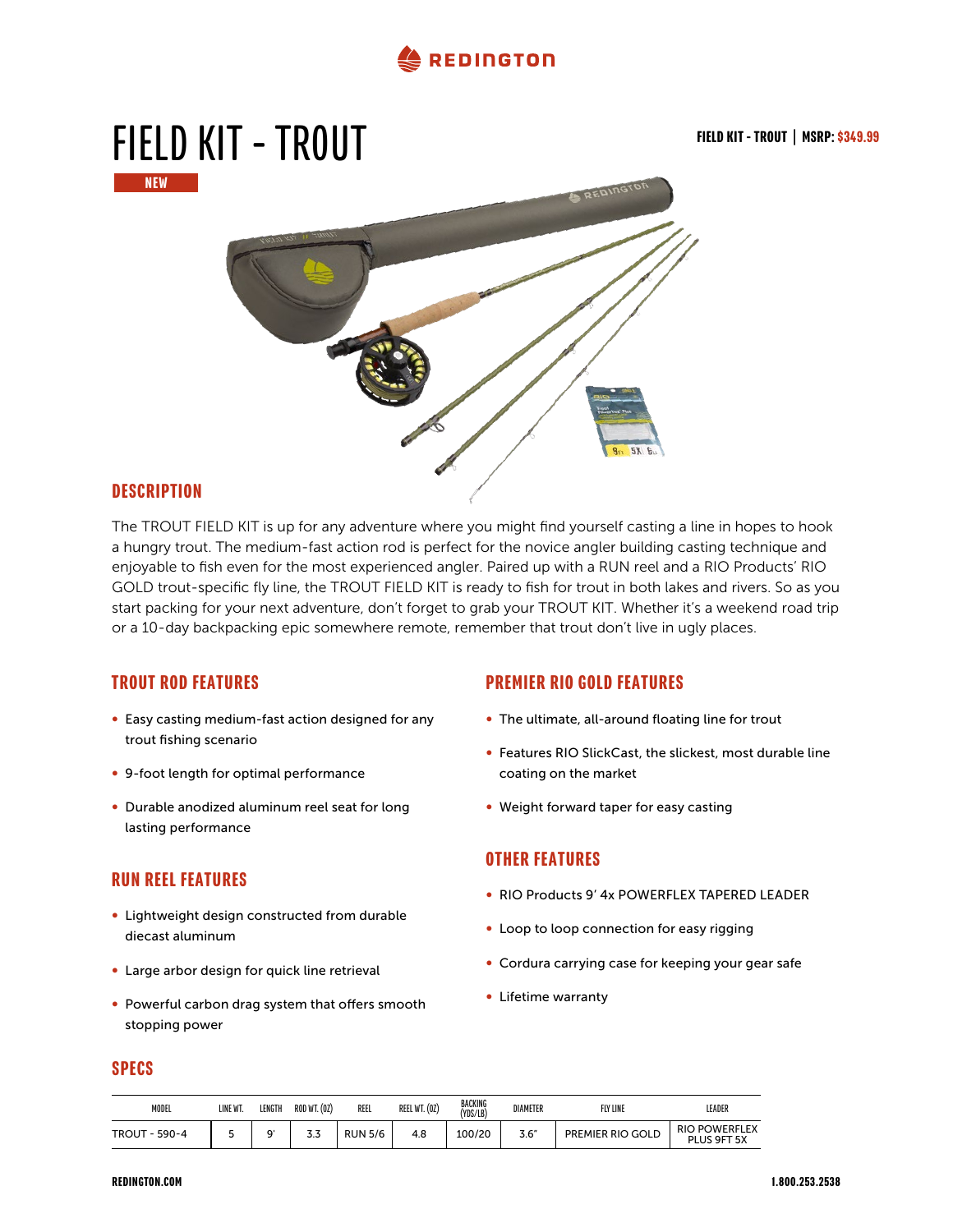



#### **DESCRIPTION**

From smallmouth in the Midwest to largemouth in the Southeast and even carp in the Columbia River, The BASS FIELD KIT is built to handle your warmwater fishing needs. The medium-fast action rod is perfect for the first-time caster but still offers plenty of power to pull bass out of structure. Paired with a RUN reel and a RIO Products' WARMWATER QUICKSHOOTER fly line, this kit is ready to fish. The BASS FIELD KIT is perfect for the angler wanting add fly fishing to their quiver for pursuing bass.

#### BASS ROD FEATURES

- ∞ Easy casting medium-fast action that will easily turnover bass-style flies
- ∞ 9-foot length for optimal performance
- ∞ Durable anodized aluminum reel seat for long lasting performance

#### RUN REEL FEATURES

- ∞ Lightweight design constructed from durable diecast aluminum
- ∞ Large arbor design for quick line retrieval
- ∞ Powerful carbon drag system that offers smooth stopping power

#### RIO PRODUCTS WARMWATER QUICKSHOOTER

- ∞ Specifically designed for the demands of the bass angler
- ∞ Easy casting, long lasting line for warmwater fishing
- ∞ Powerful front taper to easily cast bass-style flies

#### OTHER FEATURES

- ∞ RIO Products 9' 10lb BASS TAPERED LEADER
- Loop to loop connection for easy rigging
- ∞ Cordura carrying case for keeping your gear safe
- ∞ Lifetime warranty

#### SPECS

| <b>MODEL</b>        | LINE WT. | LENGTH | <b>ROD WT. (02)</b> | REEL           | REEL WT. (0Z) | BACKING<br>(YDS/LB) | DIAMETER | FLY LINE                             | LEADER                            |
|---------------------|----------|--------|---------------------|----------------|---------------|---------------------|----------|--------------------------------------|-----------------------------------|
| BASS -<br>$790 - 4$ |          | $\sim$ | 3.8                 | <b>RUN 7/8</b> | 5.8           | 200/20              | 4"       | <b>RIO WARMWATER</b><br>QUICKSHOOTER | <b>RIO BASS LEADER</b><br>9' 10LB |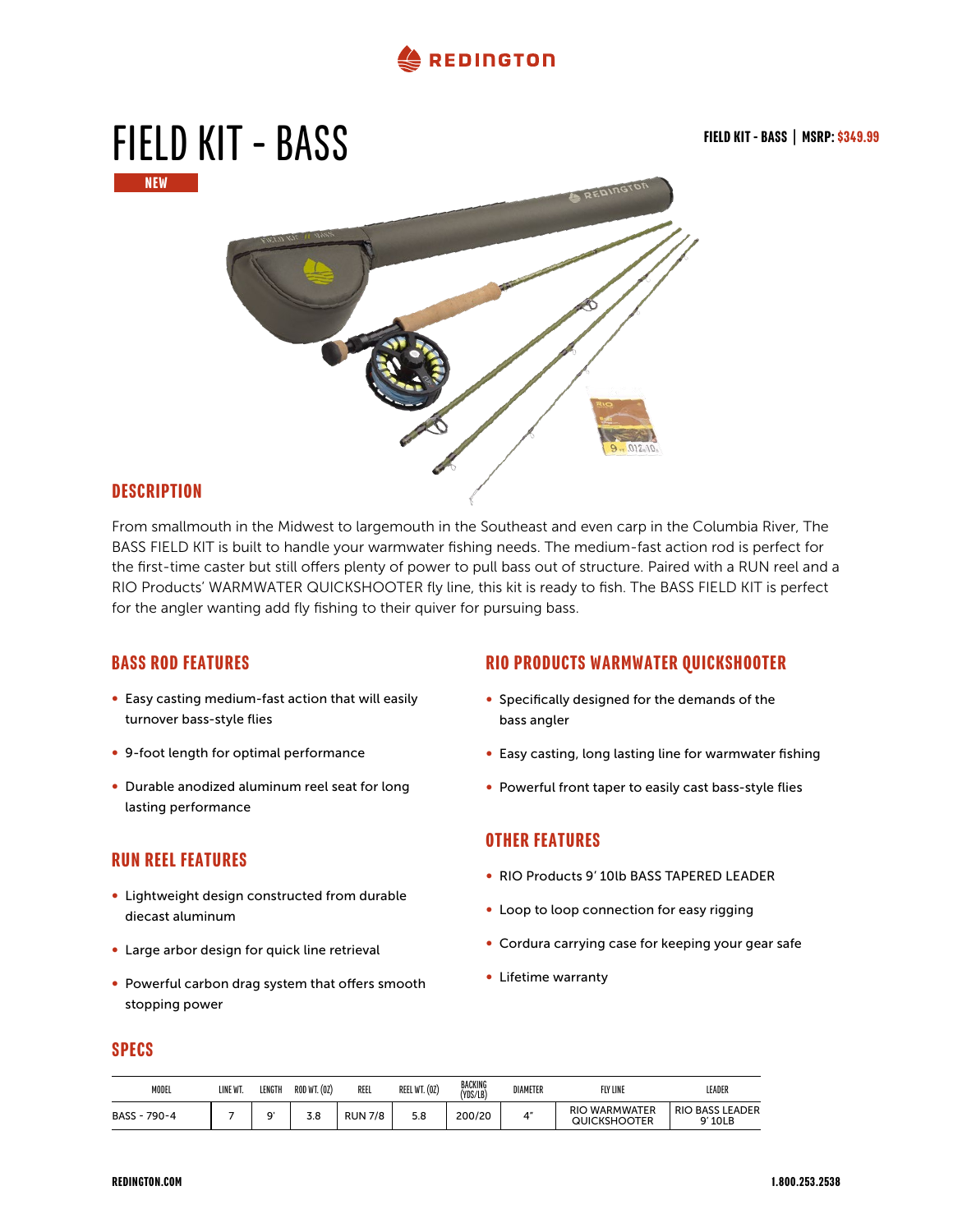

# FIELD KIT - COASTAL COLDWATER NEW REDINGT

#### **DESCRIPTION**

From the New England Coast to the San Francisco Bay, stripers, albies, or bluefish, the COASTAL COLDWATER FIELD KIT is everything you need for your day's adventure. The medium-fast action rod will make casting easy and the BEHEMOTH reel has the power to stop even the largest of fish. So when the tides are right, grab the COASTAL COLDWATER FIELD KIT as you head out the door.

#### TROPICAL SALTWATER ROD FEATURES

- ∞ Easy casting medium-fast action for coastal coldwater fishing
- ∞ Powerful butt section allows you to control hard fighting fish
- ∞ Durable anodized aluminum reel seat for long lasting performance

#### BEHEMOTH REEL FEATURES

- ∞ Big game design construction from durable diecast aluminum
- ∞ Deep V large arbor design for extra backing capacity and quicker line retrieval
- ∞ Most powerful carbon drag in its class

#### RIO COASTAL QUICKSHOOTER FEATURES

- Designed for the coastal saltwater angler fishing in cooler conditions
- ∞ Short, powerful front taper for easy casting and turnover of baitfish patterns
- ∞ Intermediate sink rate is versatile in a wide range of conditions

#### OTHER FEATURES

- ∞ RIO Products 7' 20lb STRIPED BASS TAPERED LEADER
- Loop to loop connection for easy rigging
- ∞ Cordura carrying case for keeping your gear safe
- ∞ Lifetime warranty

#### SPECS

| <b>MODEL</b>                | LINE WT. | LENGTH               | ROD WT. (0Z) | REEL                    | REEL WT. (0Z) | BACKING<br>(YDS/LB) | DIAMETER | FLY LINE                         | LEADER                                            |
|-----------------------------|----------|----------------------|--------------|-------------------------|---------------|---------------------|----------|----------------------------------|---------------------------------------------------|
| $990 - 4$<br><b>COASTAL</b> |          | $\ddot{\phantom{1}}$ | 4.4          | <b>BEHEMOTH</b><br>9/10 | 100<br>⊥∪.o   | 200/30              | 4.4''    | COASTAL<br>RIO C<br>QUICKSHOOTER | ) SALTWATER LEADER<br>RIC<br>12LB<br>$1^{\prime}$ |

#### REDINGTON.COM 1.800.253.2538

FIELD KIT - COASTAL COLDWATER

MSRP: \$349.99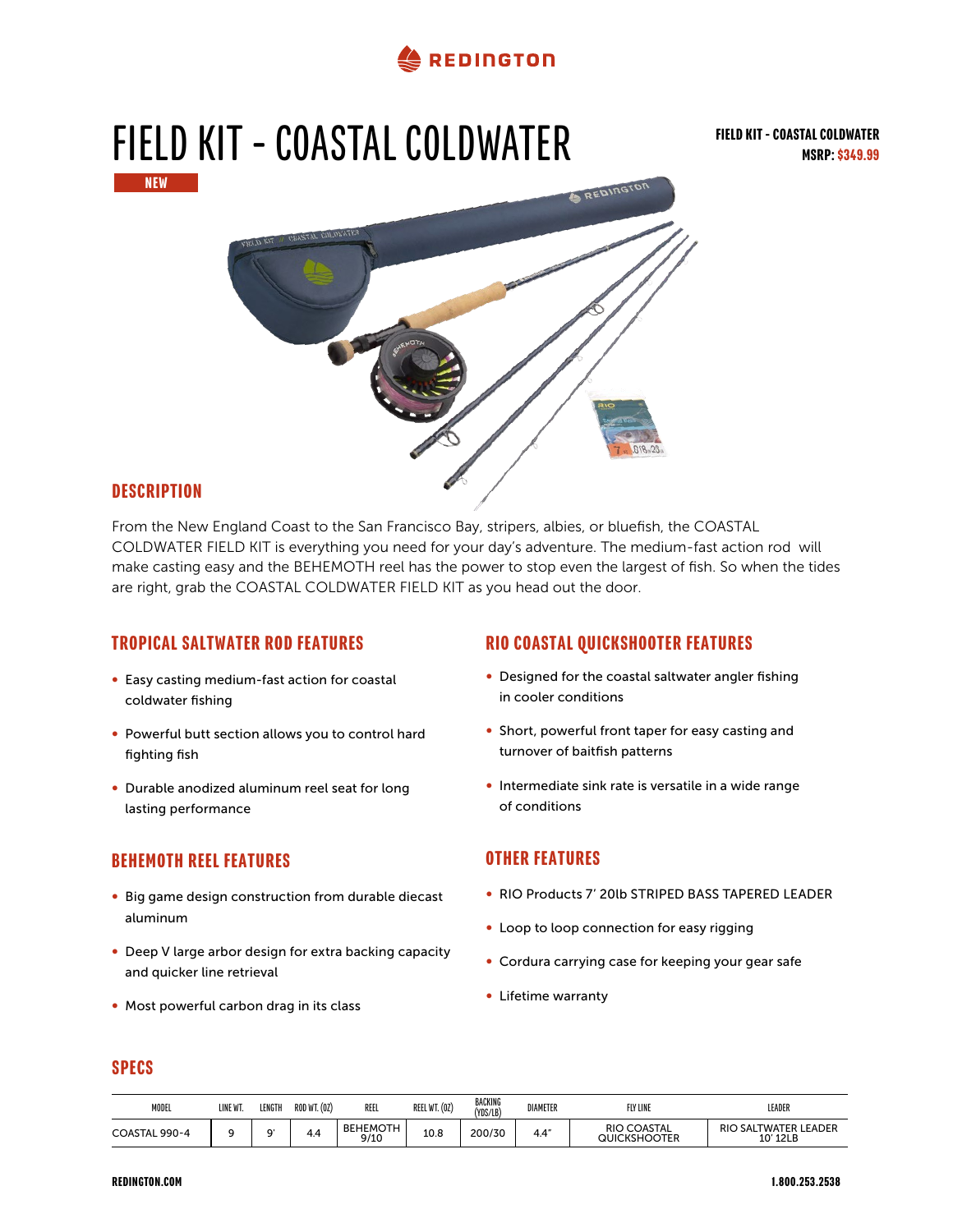

## FIELD KIT - SALMON FIELD KIT - SALMON | MSRP: \$349.99 NEW

#### **DESCRIPTION**

The SALMON FIELD KIT has the stopping power to handle salmon in both the saltwater and when they return home to the rivers they came from. The medium-fast action rod is easy to cast and will handle even the largest of salmon, but you'll need more than just a good rod to land these creatures. That is why we paired it with a RUN reel and a RIO Products' RIO GRAND fly line. No matter if you're nymphing for salmon in the Great Lakes or swinging for them in Alaska, the SALMON FIELD KIT is ready for your next adventure.

#### SALMON ROD FEATURES

- ∞ Easy casting medium-fast action designed for any salmon-style flies
- ∞ 9-foot length for optimal performance
- ∞ Durable anodized aluminum reel seat for long lasting performance

#### RUN REEL FEATURES

- ∞ Lightweight design constructed from durable diecast aluminum
- ∞ Large arbor design for quick line retrieval
- ∞ Powerful carbon drag system that offers smooth stopping power

#### PREMIER RIO GRAND FEATURES

- ∞ Designed for salmon anglers to easily turnover all styles of salmon flies
- ∞ Features RIO SlickCast, the slickest, most durable line coating on the market
- ∞ Weight forward taper for easy casting

#### OTHER FEATURES

- ∞ RIO Products 9' 20lb STEELHEAD/SALMON TAPERED LEADER
- Loop to loop connection for easy rigging
- Cordura carrying case for keeping your gear safe
- ∞ Lifetime warranty

#### SPECS

| <b>MODEL</b> | LINE W" | LENGTH | <b>ROD WT. (02)</b>  | REEI           | REEL WT. (0Z) | BACKING<br>(YDS/LB) | DIAMETER | <b>FLY LINE</b>   | LEADER                                                |
|--------------|---------|--------|----------------------|----------------|---------------|---------------------|----------|-------------------|-------------------------------------------------------|
| SALMON 890-4 |         | $\sim$ | $\mathbf{A}$<br>т. д | <b>RUN 7/8</b> | 5.8           | 200/20              |          | PREMIER RIO GRAND | <b>RIO SALMON/STEELHEAD</b><br><b>LEADER 9FT 20LB</b> |